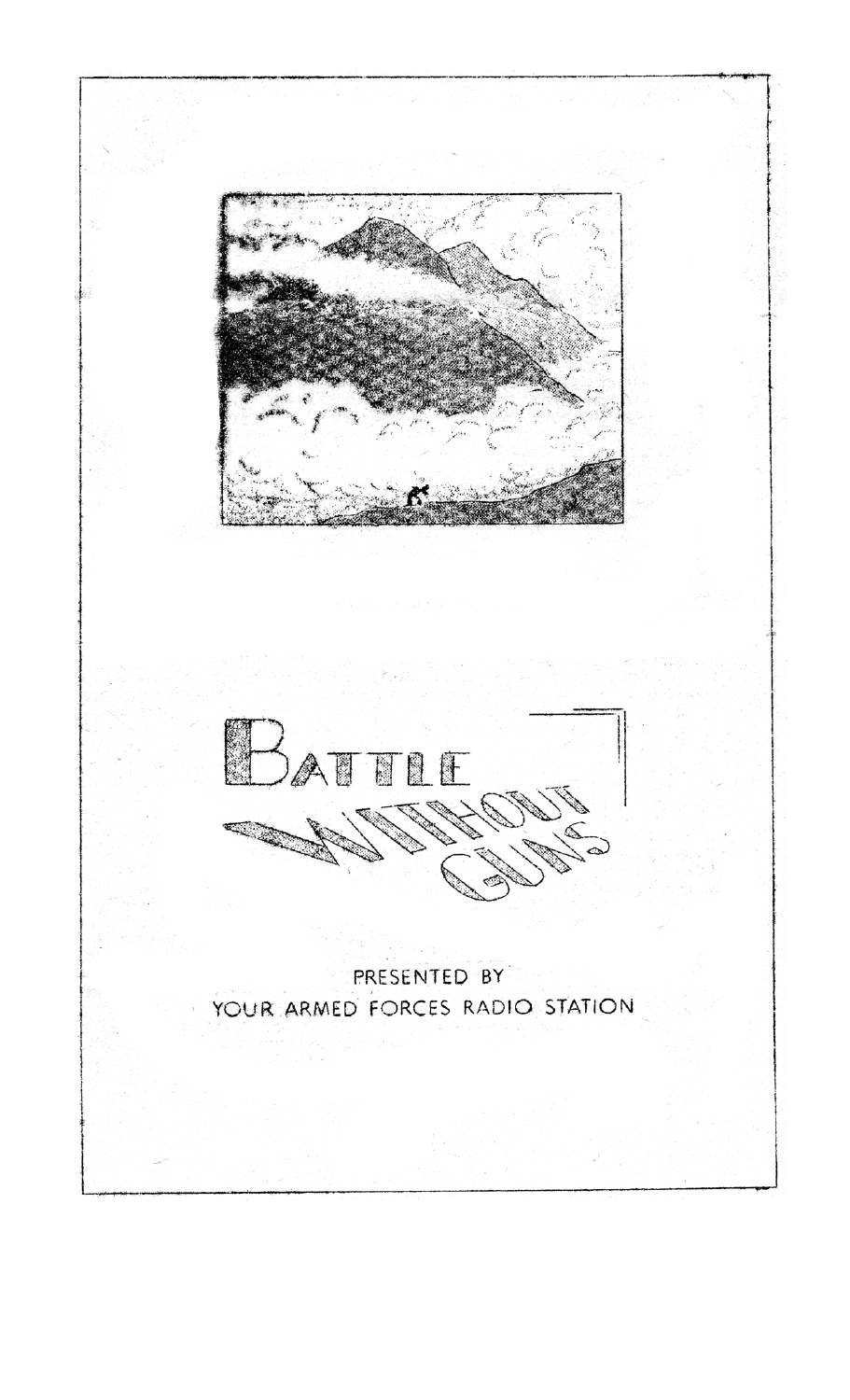This booklet, "Battle Without Guns", is presented as a tribute to the men who inhabit the "stepping stones, those mud gray blobs upon the sea" known as the Aleutians. This presentation is made possible throughthe cooperation of the Armed Forces Radio and one of its local morale radio stations located somewhere along the chain.

 The Armed Forces Radio Service, commonly known as AFRS, was conceived and put into operation by the west coast office of the Special Service Division in Los Angeles. This service is designed to bring to the men in the remote, "far from civilization", theatres of this global war, radio entertainment comparable to civilian radio.

 You people at home will never realize just how much this thoughtful service means to "your loved ones" scattered to the four corners of the earth. Outside of your always welcome letters, which due to conditions sometimes come far between, radio often becomes their major connection or hold upon memories; their source of relaxation and entertainment, and their promise of a future return to a "normal and peaceful pursuit of happiness".

 Our local station, which has made this tribute booklet possible is a broadcasting studio in every sense of the word. The equipment is of necessity not elaborate, but in spite of all handicaps we maintain a standard of bradcasting that we have certain right to be proud of, as our programs are designed to meet the demands of these men whom we feel we cannot do too much for. Their response in "fan mail" in appreciation rivals some of the larger networks.

 Each week the Los Angeles office of the AFRS transcribes the best of the entertainment you have heard over the major networks back in the states. These programs are shipped to our station by the fastest means available. This enables us to give our listeners the finest type of entertainment. Forty-two hours of Bing Crosby, Bob Hope, Fred Allen, Jack Benny, and practically every other "big name" in the show world. Forty-two hours of "big time" programs resulting in a schedule which a local station in states could hardly duplicate.

 In addition to these many fine programs there has been made possible a subscription to a popular and nationally known transcription service which forms the basis for our local musical library,,supplemented by recordings for a total of over 5,000 selections. From this musical library we are able to prepare local programs which compete for popularity among our listeners. For example, request programs, many varied musical shows, quizzes, etc.

 The Armed Forces Radio station at this base is a joint Army-Navy enterprise and is operated by enlisted men of both forces under the supervision of a commissioned officer. The station is operatedin a strictly professional manner by a staff which remains conscious of its obligations to their "buddies". The technical picture is focused on our small, modern, compact transmitter which embodies many of the outstanding features found in regular small civilian commercial stations back in the states. Of necessity it is designed only to transmit to personnel of the Armed Forces in this area.

 After reading this booklet we hope that in a small way you will better understand what it means to a service man to be stationed in this theatre of the war. That you will also understand the pride that we, the personnel of this local G. I. station, take in being associated with these men whom the world will learn to call in future years "rugged".

 Our only wish is that we may be able to continue to make the months they spend in this part of the world as enjoyable as it is possible for the men far from home. For theirs, now, is a "Battle without Guns"—a hard, cruel battle, and a great one.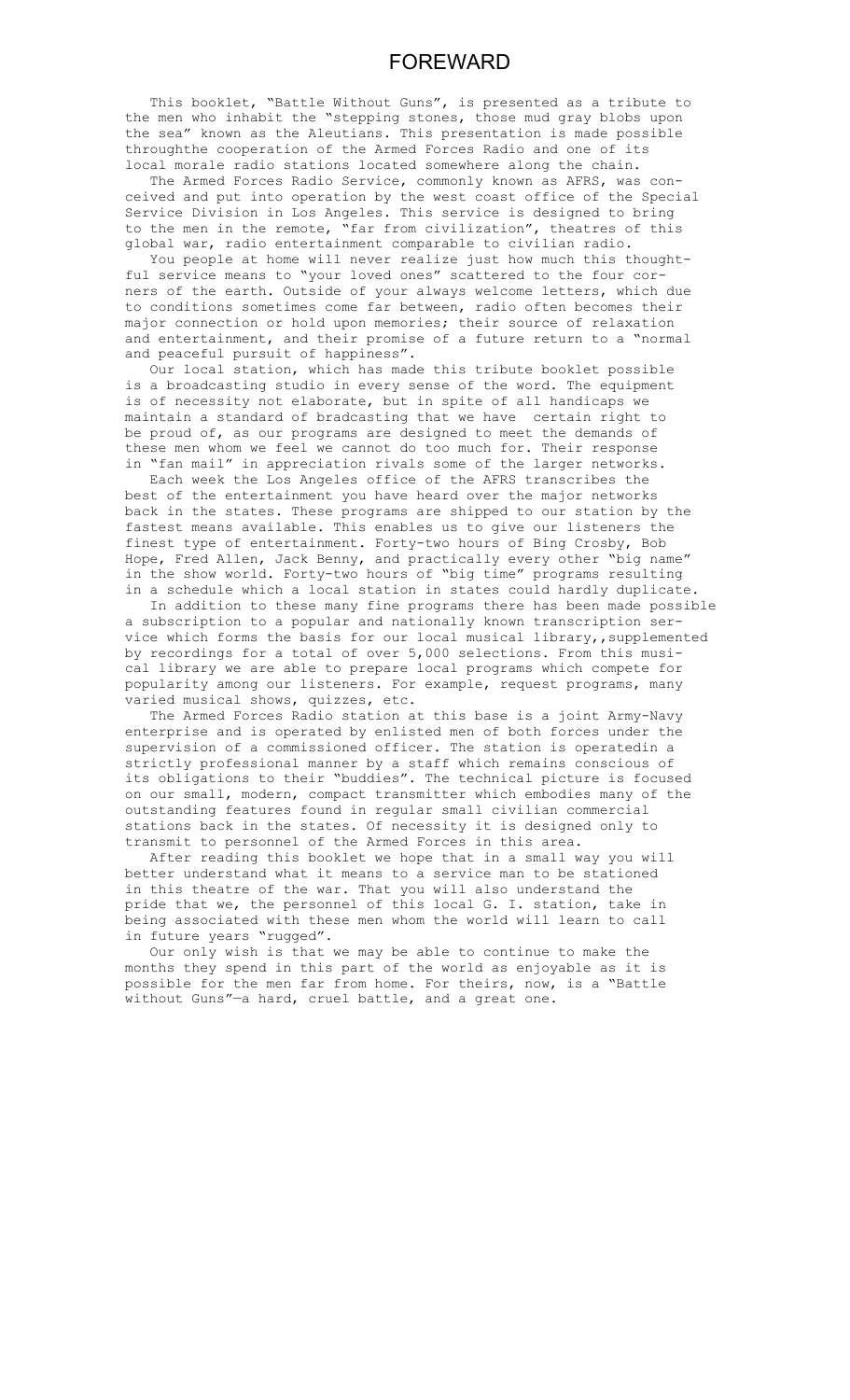## **Battle Without Guns**

**By Herb Smith** 

The Aleutian road to Tokyo Is built of mud, and rock, and guts! Is built by men! No balmy sunset evenings, No soft moonlight romances, No blossoms of spring, No singing birds, No nightingales! Just mud, and rain, and wind! There is no glamour there, And little beauty, Even of the rugged sort. Let's glance along this island chain… They battle lonliness, This God-forsaken string of straggling The lonliness of barren wastes, peaks That jut their barren crests up from the sea And spot the map. They form a chain of dots That reach from our Alaska To the Jpanese Kuriles. Let's glance at them a while, But if you're expecting something pretty, Be sure to wear your rose-hued spectacles! Bleak and little known, This straggling archipelago, Lies like a comic's nose, And, on a map, too long to fit the page. Sixty, more or less, Windswept, volcanic mountain tops Shiver there in the frigid North Pacific. And some of them we knw. One of them our friends and brothers Maintain the Northern Skyway Highway. Once there was peace in these Aleutians. The Natives lived in peace And no one else was interested. Then, the Monkey Men, The squat, brown rats of the Mikado Tried to use those stepping-stones, And war found the Aleutians! Then, in defense, came men from Georgia Men from Washington. They came from Kansas and New York, To don long winter underwear, Take up their stations, And begin to fight! But, driving the Japanese out Only began the fight. The men who donned long underwear, Are fighting now! Are fighting as bravely, as doggedly As men have ever fought! They fight the weather! They fight it where the foulest weather in the world is spawned! They fight the cold and snow, They fight the rain, They fight the williwaw! The williwaw can blow a strong man off his feet,

Can lift a roof, Or rip a door clear off its hinges. On hands and knees Because the williwaw makes standing up impossible! And our men fight the williwaw! Radio and telephone must be maintained Must be kept up in spite of wind. Roads must be constructed, And buildings kept repaired! Yes, they fight the weather. And there is something else… OF landscapes, uninhabited, Forgotten, fog-drenched desolation. They battle lonliness, Grim and silent is thier fight, Grim against a stark, unfeeling foe. They fight the elements. There was a time When human lived in peace out there. They called the cold, foreboding islands "home". They were called "Aleuts". Before the war, they numbered some four thousand. Mongol in type, and stature and in feature, They get their foood out of the sea. And though they are bred to the fight with the weather, Their number has lessened, Their progress is little, And a centure finds them but little ahead, In spite of the years. And in spite of the men who have tried to hep, Like the great Veniaminev, The priest from Russia, Who learned their language and taught them to write, Who taught them Saint Matthew, And opened a school; In spite of the men who introduced reindeer. And imported cattle; In spite of all these, The unfeeking islands, Bleak and windwept, Have always prevented advancement. Men must fight To live on these mountain tops. And none fight more fiercely Than the soldiers and sailors, Marines and civilians, Who, dreading the curse of feeling deserted, Battle infinite lonliness on the Aleutians. The strange Aleutians… Stubborn and ominous, Unfriendly to mankind, Yet forming a land-bridge between two continents,